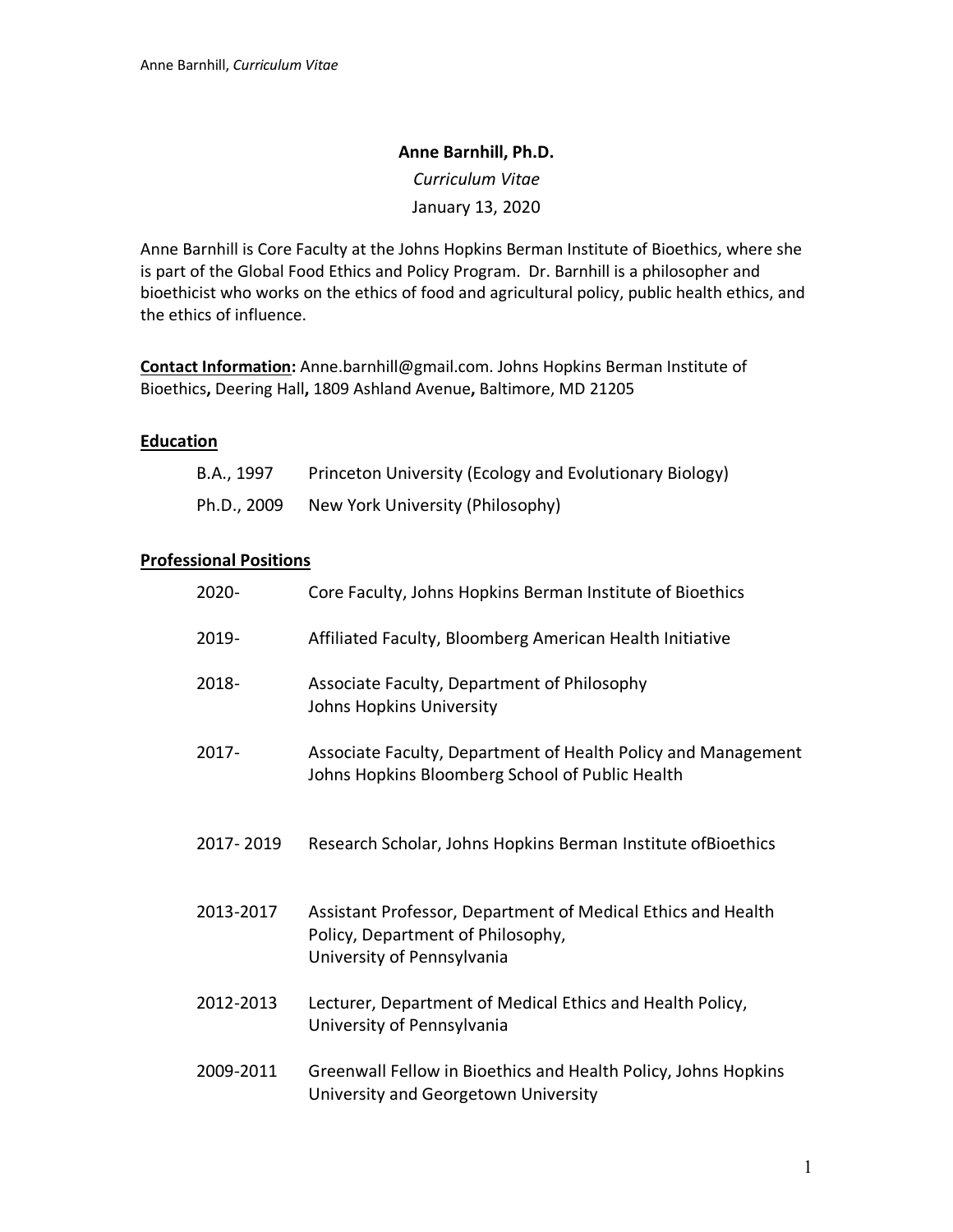2008-2009 Faculty Fellow, Safra Center for Ethics, Harvard University

# **Publications**

### *Books*

- 1. Jeffrey Kahn and the Johns Hopkins Project on Ethics and Governance of Digital Contact Tracing Technologies, *Digital Contact Tracing for Pandemic Response: Ethics and Governance Guidance* (Johns Hopkins University Press, 2020)
- 2. Anne Barnhill, Mark Budolfson, and Tyler Doggett, eds., *The Oxford Handbook of Food Ethics* (Oxford University Press, 2018)
- 3. Anne Barnhill, Mark Budolfson, and Tyler Doggett, *Food, Ethics and Society: An Introductory Text* (Oxford University Press, 2016)

## *Journal Articles and Commentaries*

- 4. Brian Hutler and Anne Barnhill, "SNAP Exclusions and the Role of Citizen Participation in Policy-making," *Social Philosophy & Policy* (in press, Summer 2021)
- 5. Gabriel K Innes, Agnes Markos, Kathryn Dalton, Caitlin K Gould, Keeve Nachman, Jess Fanzo, Anne Barnhill, Shannon Frattaroli, and Meghan Davis, "How Animal Agriculture Stakeholders Define, Perceive, and are Impacted by Antimicrobial Resistance: Challenging The Wellcome Trust's Reframing Resistance Principles," *Agriculture and Human Values* (forthcoming)
- 6. Hunt, Megan F, Katharine T Clark, Gail Geller, and Anne Barnhill, "SARS-CoV-2 Safer Infection Sites: Moral Entitlement, Pragmatic Harm Reduction Strategy or Ethical Outrage?" *Journal of Medical Ethics*, December 9, 2020, medethics-2020-106567.
- 7. Anna H. Grummon, Marissa G. Hall, Jason P. Block, Sara N. Bleich, Eric B. Rimm, Lindsey Smith Taillie, and Anne Barnhill. "Ethical Considerations for Food and Beverage Warnings." *Physiology & Behavior* 222 (August 2020): 112930.
- 8. Anne Barnhill and Nicole Civita, "Food Waste: Ethical Imperatives & Complexities." *Physiology & Behavior* 223 (September 2020): 112927
- 9. Rupali Jayant Limaye, Molly Sauer, Joseph Ali, Justin Bernstein, Brian Wahl, Anne Barnhill, and Alain Labrique, "Building Trust While Influencing Online COVID-19 Content in the Social Media World." *The Lancet Digital Health*, (April 2020) S2589750020300844.
- 10. Erica Preston-Roedder, Hannah Fagen, Jessica Martucci and Anne Barnhill, "Understanding the Baby-Friendly Hospital Initiative: A Multi-Disciplinary Analysis," *International Journal of Feminist Approaches to Bioethics* (2019)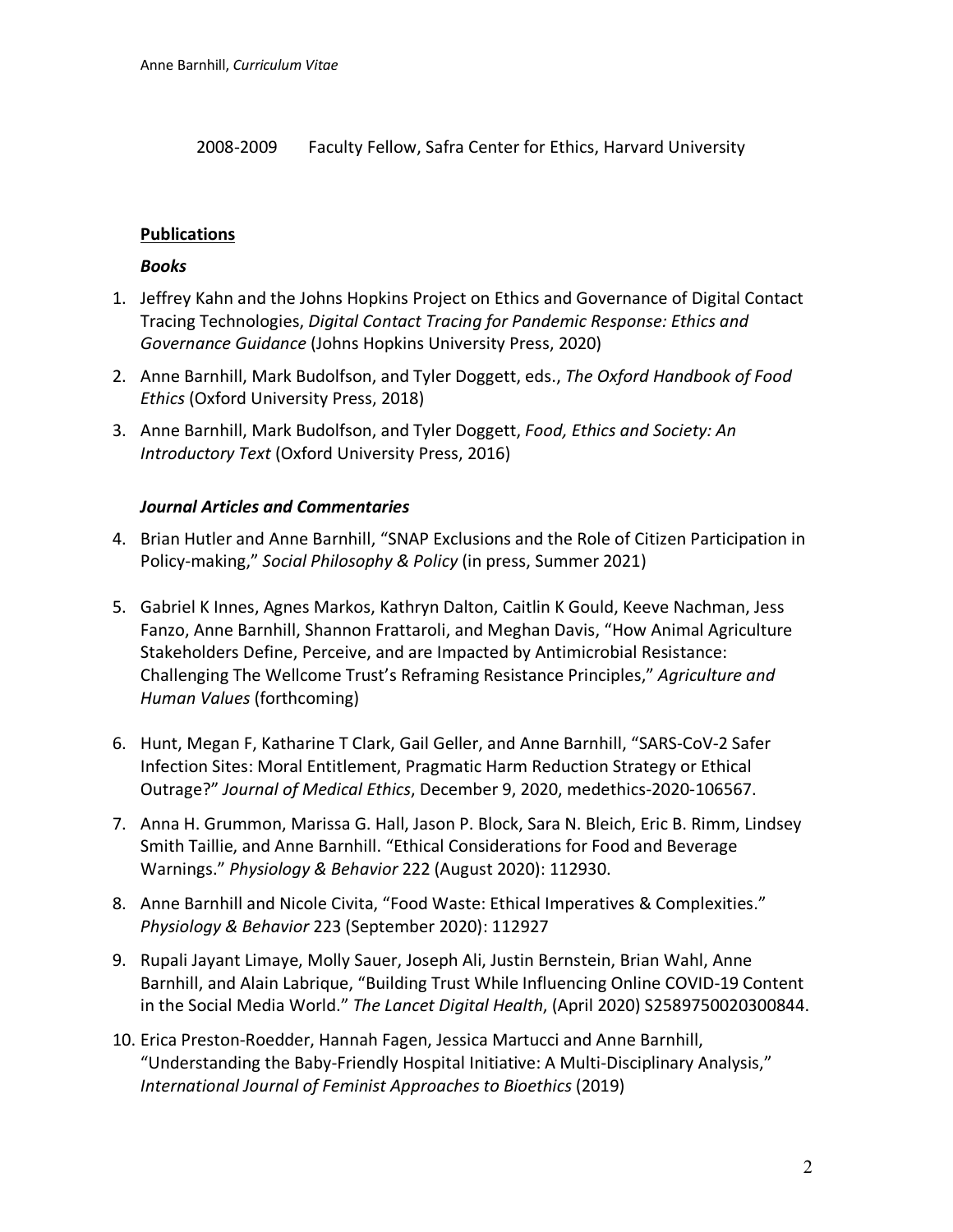- 11. Matteo Bonotti and Anne Barnhill, "Is Public Reason Consistent with Healthy Eating Policy?" *Journal of Applied Philosophy* (2019)
- 12. Anne Barnhill, "Do sugary drinks undermine the core purpose of SNAP?" *Public Health Ethics* 12(1):82-88 (2019)
- 13. Selvi Rajagopal, Anne Barnhill, and Joshua M. Sharfstein, "The Evidence—and Acceptability—of Taxes on Unhealthy Foods," *Israel Journal of Health Policy Research* 7(1) (2018)
- 14. Anne Barnhill, Anne Palmer, Christine M. Weston, Kelly D. Brownell, Kate Clancy, Christina D. Economos, Joel Gittelsohn, Ross A. Hammond, Shiriki Kumanyika, and Wendy L. Bennett, "Grappling With Complex Food Systems to Reduce Obesity: A Challenge Facing Public Health," *Public Health Reports* 133(1): 44S-53S (2018)
- 15. Stephanie Morain and Anne Barnhill, "Do Infant Formula Giveaways Undermine or Support Women's Choices?" *AMA Journal of Ethics* 20(10):E923-930 (2018)
- 16. Jessica Martucci and Anne Barnhill. "Examining the Use of 'Natural' in Breastfeeding Promotion: Ethical and Practical Concerns." *Journal of Medical Ethics* (2018)
- 17. Tyler Doggett and Anne Barnhill, "Food Ethics I: Food Production and Food Justice," *Philosophy Compass* (2018):e12479
- 18. Anne Barnhill and Tyler Doggett, "Food Ethics II: Consumption and Obesity," *Philosophy Compass* (2018):e12482
- 19. Carol Devine and Anne Barnhill, ""The ethical and public health importance of unintended consequences: the case of behavioral weight loss interventions," *Public Health Ethics* 1-6 (2017)
- 20. Anne Barnhill, Steven Joffe, and Franklin G. Miller, "The Ethics of Infection Challenges in Primates," *Hastings Center Report* 46(4): 20-26 (2016)
- 21. Jessica Martucci and Anne Barnhill, "Unintended Consequences of Invoking the 'Natural' in Breastfeeding Promotion," *Pediatrics* 137(4): e20154154 (2016)
- 22. Anne Barnhill, "I'd Like to Teach the World to Think: Manipulation and Commercial Advertising," *Journal of Marketing Behavior* 1 (3-4): 307-328 (2016)
- 23. Harald Schmidt and Anne Barnhill, "Equity and non-communicable disease reduction under the Sustainable Development Goals," *PLOS Medicine* 12(9): e1001872 (2015)
- 24. Anne Barnhill and Stephanie Morain, "Latch On or Back Off: Public Health, Choice, and the Ethics of Breastfeeding Promotion Campaigns," *International Journal of Feminist Approaches to Bioethics* 8(2): 139-171 (2015)
- 25. Anne Barnhill, "The most plausible pro-coercion view: requiring informed agreement while penalizing non-participation in research," *Journal of Law and the Biosciences* 2(1): 118-122 (2015)
- 26. Anne Barnhill, "Choice, Respect and Value: The Ethics of Healthy Eating Policy," *Wake*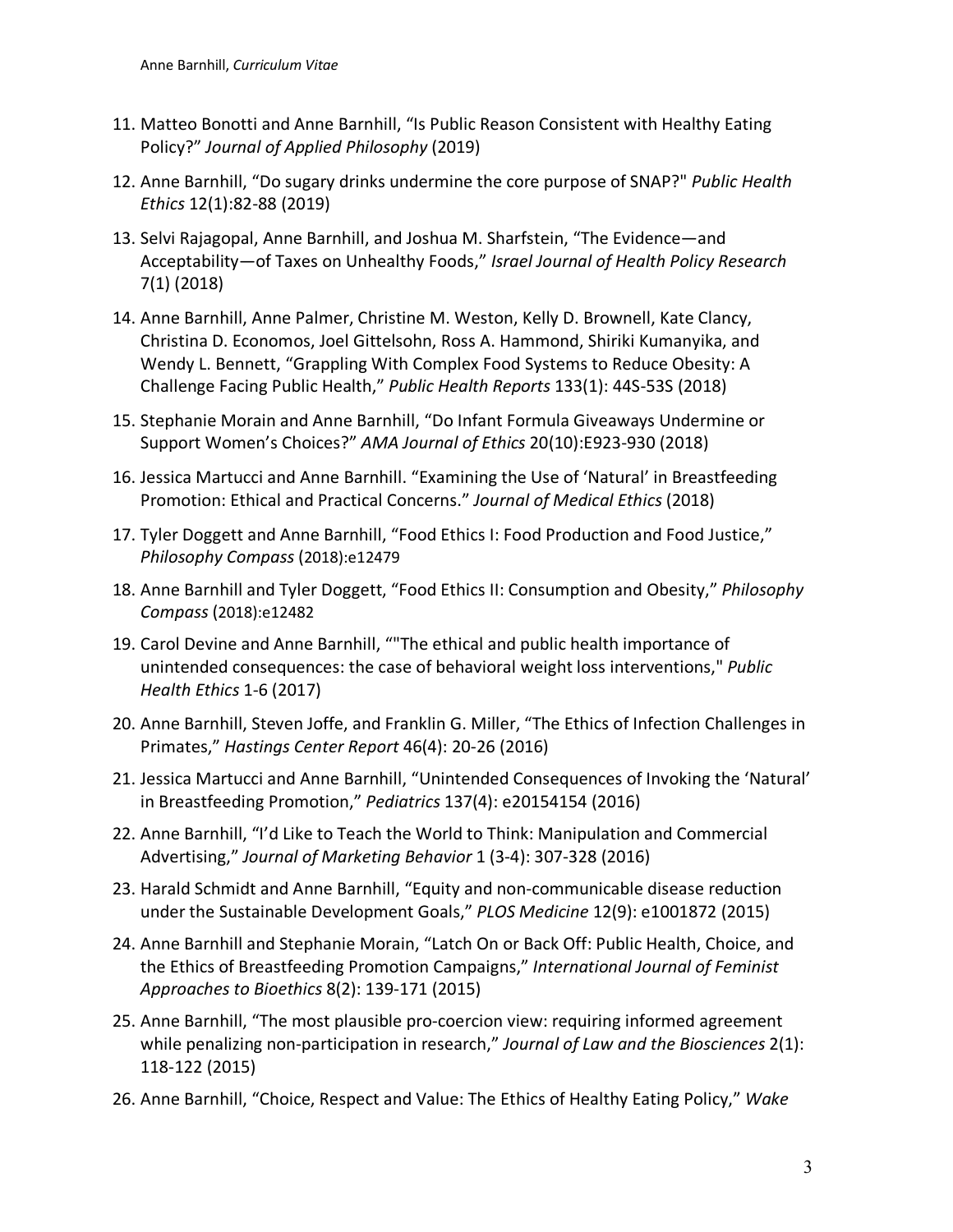*Forest Journal of Law & Policy* 5(1): 1-37 (2015)

- 27. Anne Barnhill and Franklin G. Miller, "The ethics of placebo treatments in clinical practice: a reply to Glackin" *Journal of Medical Ethics* 41(8): 673-6 (2015)
- 28. Anne Barnhill and Franklin G. Miller, "Placebo and Deception: A Commentary," *Journal of Medicine and Philosophy* 40(1): 69-82 (2015)
- 29. Katherine F. King and Anne Barnhill, "Fairness and respect in obesity prevention policies: a response to David Buchanan," *International Journal of Health Policy and Management* 2(1): 49 (2014)
- 30. Anne Barnhill, Katherine F. King, Nancy Kass, Ruth Faden, "The Value of Unhealthy Eating and the Ethics of Healthy Eating Policy," *Kennedy Institute of Ethics Journal* 24(3): 187-217 (2014)
- 31. Anne Barnhill, "Nutritionism, Commercialization and Food: A Commentary on Churchill and Churchill," *International Journal of Health Policy and Management* 1(3): 223 (2013)
- 32. Jon Kole and Anne Barnhill, "Caffeine Content Labeling: A Missed Opportunity for Personal and Public Health," *The Journal of Caffeine Research* 3(3): 108-113 (2013)
- 33. Anne Barnhill and Katherine F. King, "Ethical agreement and disagreement about obesity prevention policy in the United States," *International Journal of Health Policy and Management* 1(2): 117 (2013)
- 34. Anne Barnhill and Katherine F. King, "Equity Critiques in Food Policy: The Case of Sweetened Beverages," *The Journal of Law, Medicine and Ethics* 41(1): 301-309 (2013)
- 35. Anne Barnhill, "Bringing the body back to sexual ethics," *Hypatia* 28(1): 1-17 (2013)
- 36. Anne Barnhill, "Clinical Use of Placebos: Still the Physician's Prerogative?" *Hastings Center Report* 42(3): 29-37 (2012)
- 37. Anne Barnhill, "Impact and Ethics of Excluding Sweetened Beverages from the SNAP program," *American Journal of Public Health* 101(11): 2037-2043 (2011)
- 38. Anne Barnhill, "What It Takes to Defend Deceptive Placebo Use," *Kennedy Institute of Ethics Journal* 21(3): 219-250 (2011)

## *Book Chapters*

- 39. Anne Barnhill and Matteo Bonotti, "The Ethical Dimensions of Recipe Modification," in *Philosophy of Recipes*, ed. Andrea Borghini and Patrik Engisch, Bloomsbury Press (in press)
- 40. Anne Barnhill and Ruth Faden, "Can Alt-Meat Alter the World?" in *Future Morality*, ed. David Edmonds, Oxford University Press (in press)
- 41. Anne Barnhill, "How Food Systems Support and Undermine Public Health, Nutrition and Community Well-Being: Some Ethical Concerns and Controversies," in *Feeding the World Well: A Framework for Ethical Food Systems*, ed. Alan Goldberg, Johns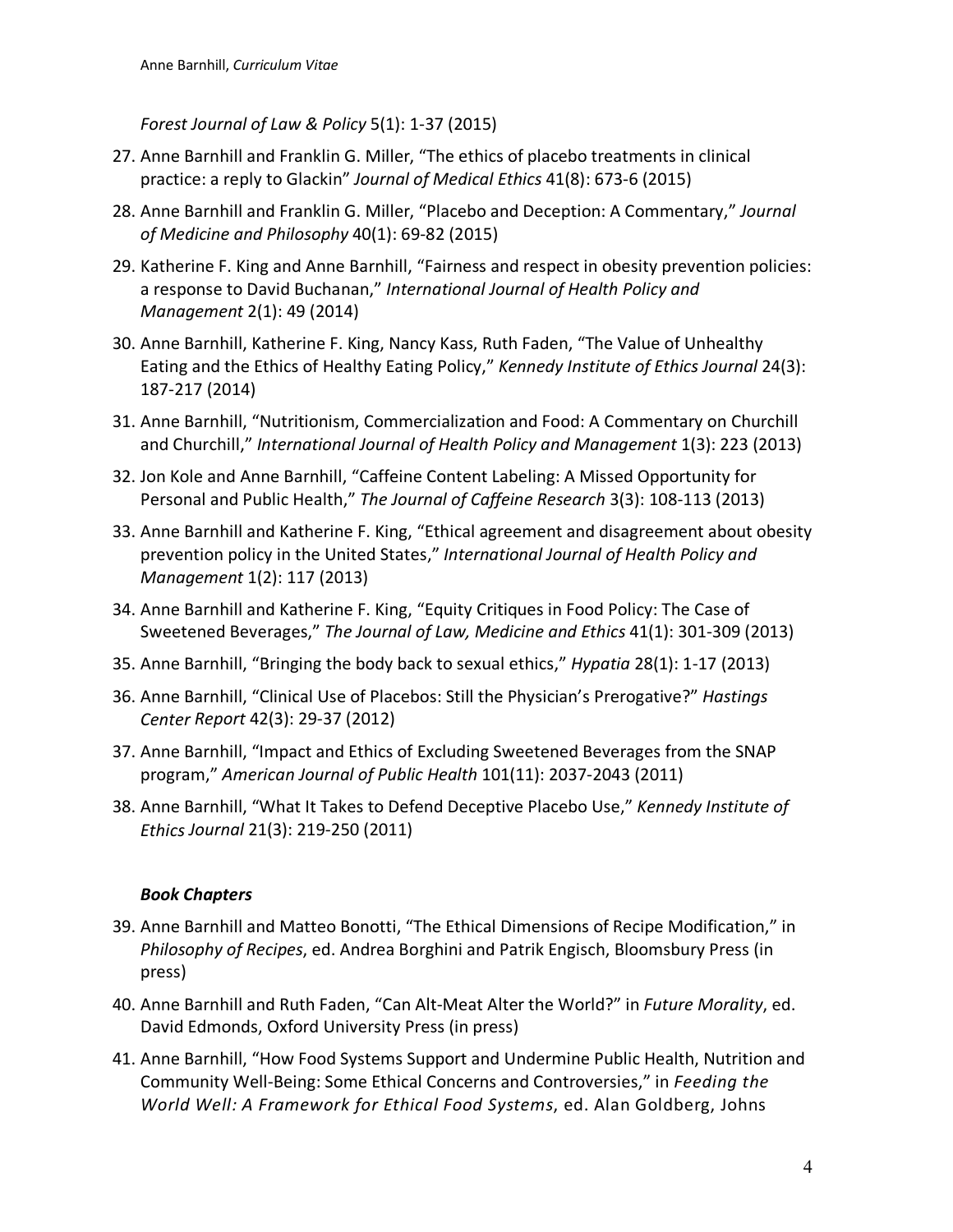Hopkins University Press (2020)

- 42. Nicole Civita, Anne Barnhill and Ruth Faden, "The Core Ethical Commitments," in *Feeding the World Well: A Framework for Ethical Food Systems*, ed. Alan Goldberg, Johns Hopkins University Press (2020)
- 43. Anne Barnhill and Nicole Civita, "Ethics of Healthy Eating," *Handbook of Eating and Drinking: Interdisciplinary Perspectives*, ed. Herbert Meiselman, Springer (2019)
- 44. Anne Barnhill, "Obesity Prevention and the Promotion of Good Nutrition: Public Health Ethics Issues," *The Oxford Handbook of Public Health Ethics*, eds. Jeffrey Kahn, Nancy Kass, and Anna Mastroianni, Oxford University Press (2019)
- 45. Anne Barnhill, Mark Budolfson, and Tyler Doggett, "Introduction," *The Oxford Handbook of Food Ethics*, eds. Anne Barnhill, Mark Budolfson, and Tyler Doggett, Oxford University Press (2018)
- 46. Anne Barnhill, "Does locavorism keep it too simple?" in *Philosophy Comes to Dinner*, eds. Andrew Chignell, Terence Cuneo, and Matthew Halteman, Routledge (2016): 232- 253
- 47. Anne Barnhill, "What is Manipulation?" in *Manipulation*, eds. Michael Weber and Christian Coons, Oxford University Press (2014): 51-72
- 48. Anne Barnhill, "Modesty as a feminist sexual virtue," in *Out From the Shadows: Analytical Feminist Contributions to Traditional Philosophy*, eds. Anita Superson and Sharon Crasnow, Oxford University Press (2012): 115-138
- 49. Anne Barnhill, "How to Be Just Pushy Enough," in *Dating-Philosophy for Everyone: Flirting with Big Ideas*, eds. Kristie Miller and Marlene Clarke, Wiley-Blackwell (2011): 90-100
- 50. Anne Barnhill and Susan Solomon, "Poker Lies: Keep Your Friends Close and your Ethicists Closer" in Eric Bronson (ed.) *Poker and Philosophy,* ed. Eric Bronson*,* Open Court (2006): 139-158.

## *Reports, White Papers and Other Publications*

- 51. Justin Bernstein and Anne Barnhill, Review of *The Ethics of Eating Animals: Usually Bad, Sometimes Wrong, Often Permissible* (by Bob Fischer), *Ethics* (in press)
- 52. Eric Toner, Anne Barnhill, Carleigh Krubiner, et al. "Interim Framework for COVID-19 Vaccine Allocation and Distribution in the United States." Baltimore, MD: Johns Hopkins Center for Health Security; 2020.
- 53. The Choose Food Project (Anne Barnhill, Nicole Civita, Claire Davis, and Cara Wychgram), "Food Ethics Made Easy: Two Simple Strategies for More Ethical Eating," August 2020. https://bioethics.jhu.edu/research-and-outreach/projects/globalfood/current-projects/choose-food-ethically-benchmarking-food-systems/food-ethicsmade-easy/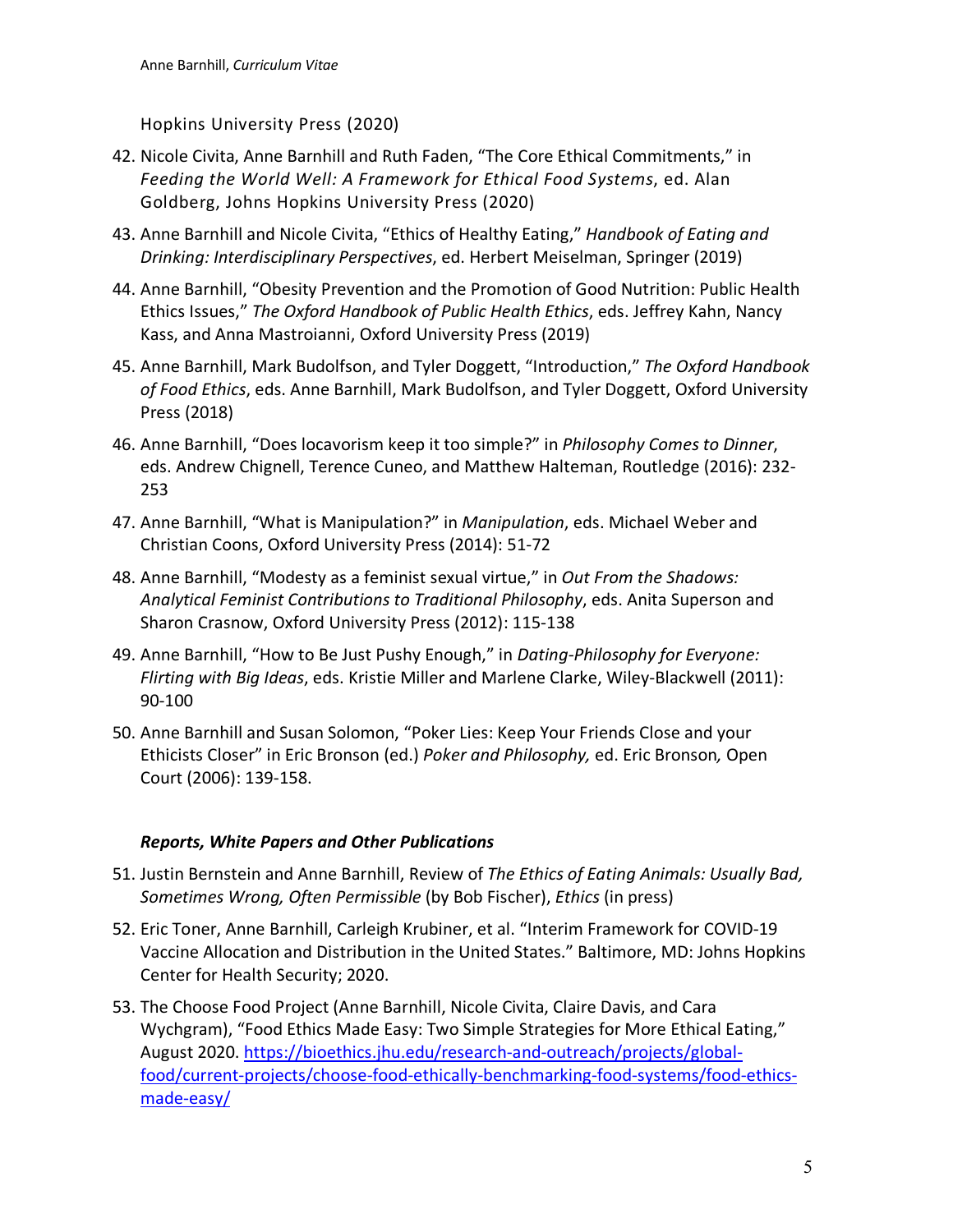- 54. Justin Bernstein, Brian Hutler, Travis Rieder, Ruth Faden, Hahrie Han, Anne Barnhill, "An Ethics Framework for the COVID-19 Reopening Process" May 2020. https://bioethics.jhu.edu/wp-content/uploads/2019/10/FINAL-SNF-Agora-Covid-19.pdf
- 55. Travis Rieder, Anne Barnhill, Justin Bernstein and Brian Hutler, ""When to Reopen the Nation Is an Ethics Question—Not Only a Scientific One." *The Hastings Center Bioethics Forum*, April 28, 2020
- 56. COVID-19 School Closure Response Checklist, https://bioethics.jhu.edu/wpcontent/uploads/2019/10/SCRC\_4.30.2020\_final.pdf
- 57. Daniel Mason-D'Croz, Peter Dixon, Maureen Rimmer, Anne Barnhill, Jessica Bogard, Gabriel Dennis, Ruth Faden, Jess Fanzo, Rebecca McLaren, Jeda Palmer, Travis Rieder, and Mario Herrero, "Pathways to sustainable beef production and demand in the United States," CSIRO, March 2, 2020
- 58. The Choose Food Project, "Core Ethical Commitments" (a set of 47 ethically important outcomes, practices, and features of the food value chain and food products), https://bioethics.jhu.edu/research-and-outreach/projects/global-food/currentprojects/choose-food-ethically-benchmarking-food-systems/core-ethical-commitments/
- 59. Stephanie R. Morain and Anne Barnhill, "Ethical Considerations for Nutritional Counseling about Processed Food," (letter) *JAMA Pediatrics*, July 2017
- 60. Joel Kimmons, Rachel Ballard et al., "Health, Behavioral Design, and the Built Environment White Paper," National Collaborative on Childhood Obesity Research, March 2017
- 61. Jessica Martucci and Anne Barnhill, "Does it hurt to call breastfeeding 'natural'?" Philly.com (blog post), March 4, 2016
- 62. Anne Barnhill, "A Defense of Excluding Foods of Minimal Nutritional Value from SNAP," in *Introduction to the US Food System: Public Health, Environment and Equity*, ed. Roni Neff, Jossey-Bass (2014): 119-120
- 63. Anne Barnhill, "Bloomberg, Nannying and the Symbolic Value of Food Choice," *Hastings Center Bioethics Forum*, December 17, 2013
- 64. Jennifer K. Walter and Anne Barnhill, "Good and Bad Ideas in Obesity Prevention," *Hastings Center Report* 43(3): 6-7 (2013)

## **Invited Talks (2013-2020)**

- Anne Barnhill and Jan Dutkiewicz, "Peak Anthropocene: Cellular Agriculture and the Politics of Disruptive Harm Reduction" Assailing the Anthropocene: the ethics of disruptive innovations for surviving our climate-changed world workshop, Department of Philosophy, Bowling Green State University (November 2020)
- "Arguments for reducing beef consumption," Philosophers on Eating Symposium, Culinary Mind Network (online symposium) (June 2020)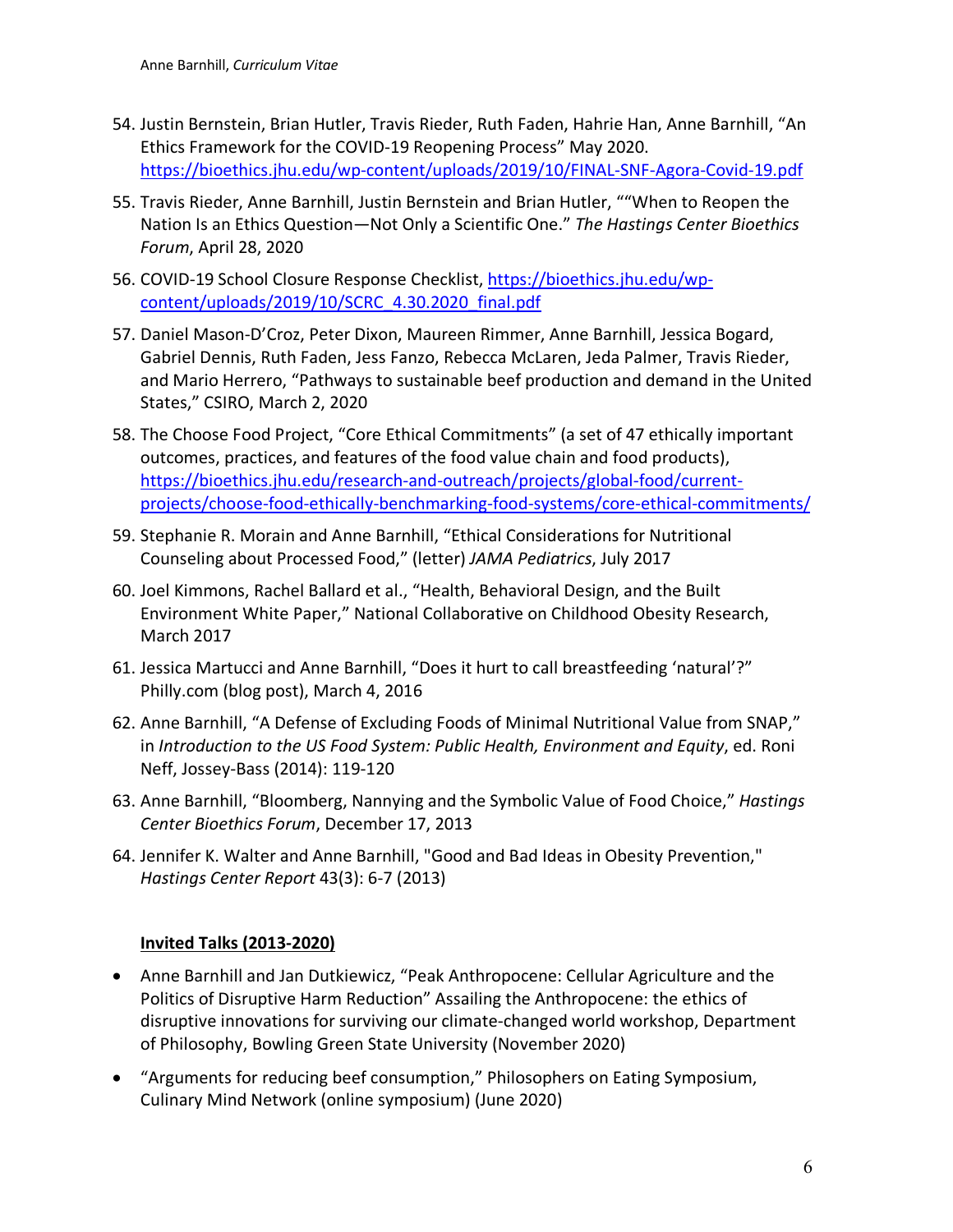- "Manipulative online political influence," Theory Amidst Crisis: Political Philosophy for Strained, Breaking and Broken Institutions conference, Goethe University, Frankfurt, Germany (February 2020)
- Matteo Bonotti and Anne Barnhill, workshop on Bonotti and Barnhill book manuscript on public reason and healthy eating policy, University of Milan (February 2020)
- Hunter Smith and Anne Barnhill, "Addressing the social determinants of childhood obesity: ethical imperatives and trade-offs," Bioethics Interest Group, National Institutes of Health (January 2020)
- Anne Barnhill and Brian Hutler, "SNAP exclusions: the role of citizen participation in decision-making," Conference on the Administrative State (sponsored by *Social Philosophy & Policy* journal), Center for the Philosophy of Freedom, University of Arizona (December 2019)
- Anne Barnhill and Matteo Bonotti, "Healthy Eating and the Demands of Justice," Food justice workshop, McCoy Family Center for Ethics in Society, Stanford University (October 2019)
- Anne Barnhill and Nicole Civita, "Food Waste: Ethical Issues and Complexities" conference on The Ethics of Eating: Personal and Global Choices, Ingestive Behavior Research Center, Purdue University (October 2019)
- Anne Barnhill and Nicole Civita, "Communicating about Food Ethics Using Ethics Tools," 2019 Innovator Summit: Transformation of the Food System, University of California-Davis (May 2019)
- "Research on Children, Diet and Health: Some Ethical Considerations," New Jersey Healthy Kids Symposium, Rutgers New Jersey Institute for Food, Nutrition and Health, New Brunswick, NJ (November 2018)
- "What is manipulation? And does that matter?" Amsterdam Privacy Conference, University of Amsterdam, Amsterdam, The Netherlands (October 2018)
- "Enabling Better Food Choice," Philosophy of Food workshop, University of Fribourg, Switzerland (June 2018)
- "Agriculture, Food Security and Human Health: How to Ethically and Sustainably Feed a Growing Population," Food and Agriculture: A Global Conversation symposium, Institute for Food and Agricultural Literacy, University of California, Davis (April 2018)
- "The Ethics of Infection Challenges with Non-Human Primates," Department of Bioethics, National Institutes of Health, Bethesda, Maryland (February 2018)
- "(When) is hard-hitting public health messaging manipulative?", School of Philosophy, Australian National University, Canberra, Australia (August 2017)
- "Use of 'natural' in breastfeeding promotion," School of Philosophy, Australian National University, Canberra, Australia (August 2017)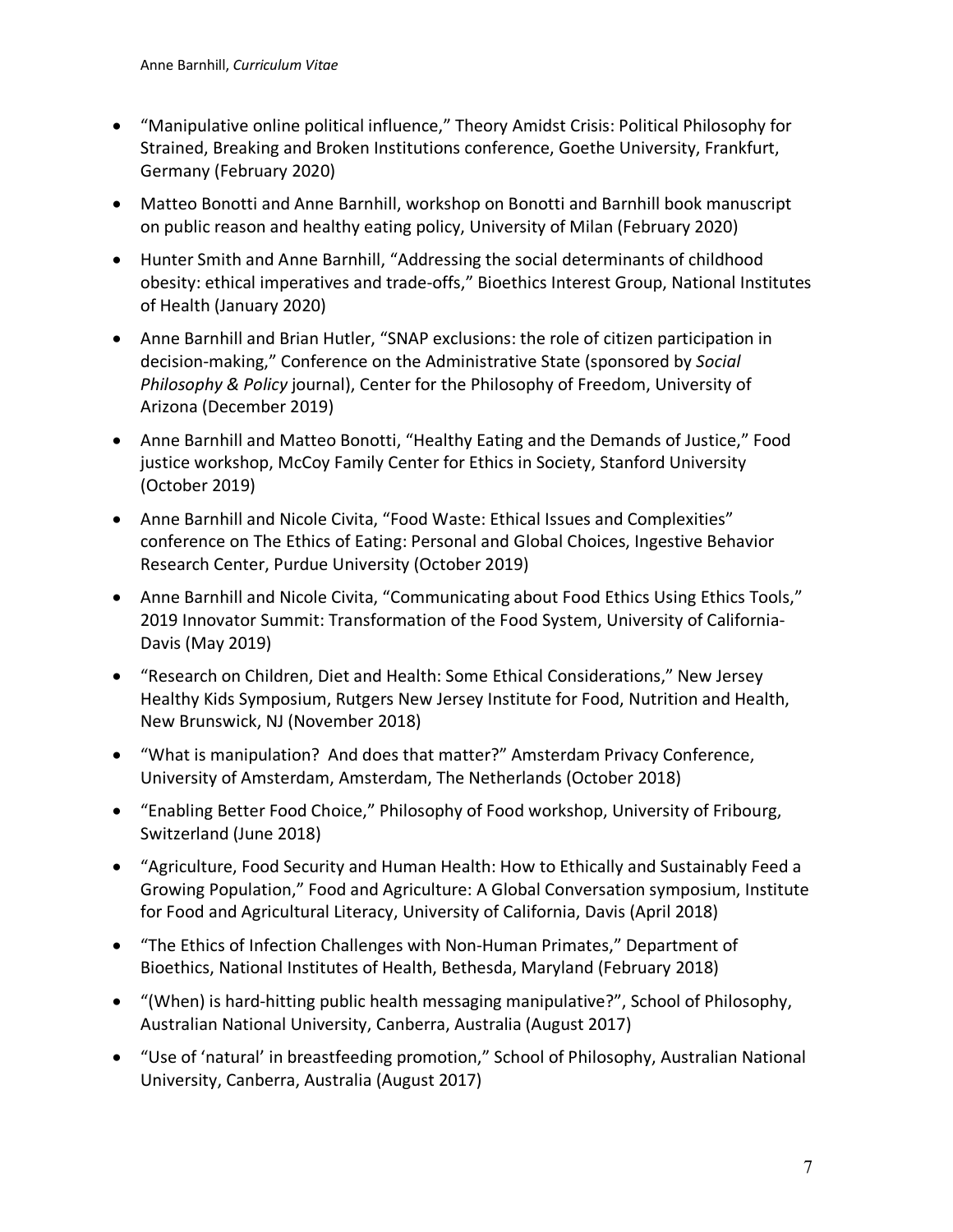- "What is Manipulation and What do we want it to be?" School of Philosophy, Australian National University, Canberra, Australia (July 2017)
- "The Ethics of Obesity Prevention," Nutrition Obesity Research Center, University of Alabama-Birmingham, Birmingham, AL (March 2017)
- "Seduction and Manipulation," Society for the Philosophy of Sex and Love session, American Philosophical Association Central Division Annual Meeting, Kansas City, MO (March 2017)
- "What Follows the Medicalization of Fat?" American Philosophical Association Eastern Division Annual Meeting, Baltimore, MD (January 2017)
- Panelist, Interdisciplinary Panel on Food Ethics, Philosophy Club and Veg Society, Rutgers University (November 2016)
- Anne Barnhill and Jessica Martucci, "Public Health Skepticism and Respect for Women's Voices," New York Society for Women in Philosophy - Sue Weinberg Lecture Series, City University of New York, New York, NY (October 2016)
- "Manipulation and counter-manipulation by commercial advertising and public health messaging," Legal Studies & Business Ethics Department, Wharton School, University of Pennsylvania (October 2016)
- Carol Devine and Anne Barnhill, "The Unintended Consequences of Behavioural Weight Loss Interventions: Research, Ethical, and Policy Considerations," Workshop on Promoting Health through Food Policy in Diverse Societies, Cardiff University, Cardiff, Wales (September 2016)
- "Manipulation and Counter-manipulation by the Food Industry and Public Health," Division of Nutritional Sciences, Cornell University, Ithaca, NY (April 2016)
- "Manipulation: What is it and why does that matter?" Department of Philosophy, University of Pennsylvania (February 2016)
- Anne Barnhill and Yashar Saghai "The Ethics of Limiting Meat Consumption in Low-, Middle- and High-Income Countries," American Philosophical Association Central Division Annual Meeting, Chicago, IL (February 2016)
- "Choice, Justice and Respect: The Ethics of Obesity Prevention Policy," Philosophy Department, Stockton University, Galloway, NJ (April 2015)
- "Obesity Prevention and the Creation of Healthy Preferences," Food Ethics Workshop, University of Vermont, Burlington, VT (April 2015)
- "The Ethics of Obesity Prevention Policy," St. Peter's University Philosophy Department, Jersey City, NJ (March 2015)
- "The Environmental Account(s) of Obesity and the Ethics of Healthy Eating Policy," University Center for Human Values, Princeton University, Princeton, NJ (November 2014)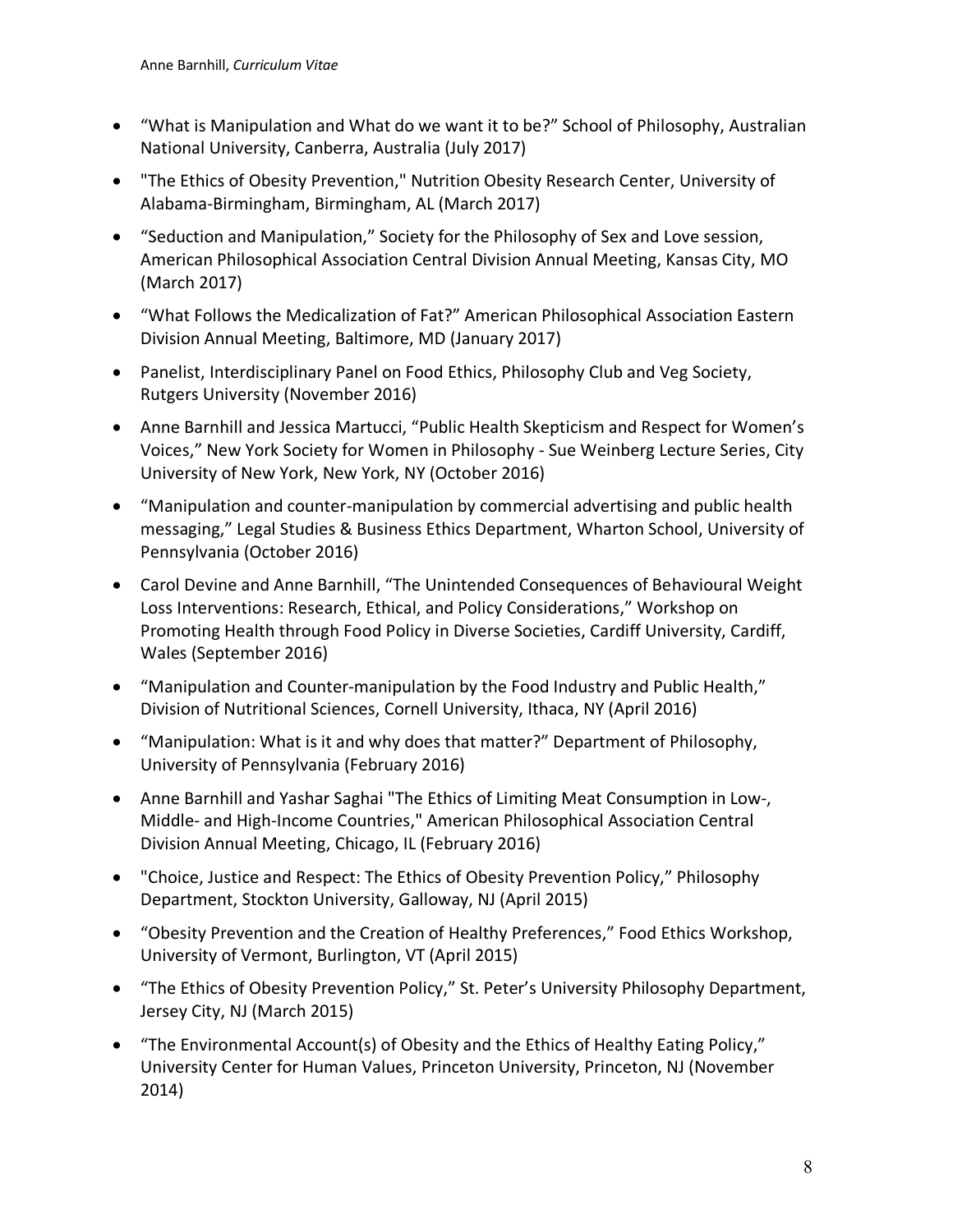- "Choice, Respect and Justice: The Ethical Pros and Cons of Healthy Eating Policy," Obesity Challenges and Solutions for Diverse Populations conference, Penn Presbyterian Medical Center, Philadelphia, PA (October 2014)
- "Ethics and Food Policy," Penn International Affairs Association, University of Pennsylvania, Philadelphia, PA (October 2014)
- "Choice, Respect and Justice: The Ethics of Healthy Eating Policy," Keeping It Fresh? Symposium, Wake Forest University School of Law (April 2014)
- "The Ethics of Excluding Sugary Drinks from SNAP," The George School, Newtown, PA (March 2014)
- "The Ethics of Obesity Prevention Interventions," Department of Neurosurgery Grand Rounds, Perelman School of Medicine, University of Pennsylvania, (April 2013)

## **Selected Other Talks, Presentations, Panels and Guest Lectures (2014-2019)**

- "Digital Contact Tracing Technologies (DCTT) for Pandemic Response: Public Health, Ethics and Governance Guidance" panel, Global Digital Health Panel (December 2020)
- "How SARS2 vaccine allocation schemes ought to respond to background inequity" workshop, Center for Population-Level Bioethics, Rutgers University (December 2020)
- "Ethical Issues in Distribution of COVID-19 Vaccine" panel, Ethics for Lunch, Johns Hopkins Berman Institute of Bioethics (November 2020)
- "Ethics of COVID-19 Vaccine Allocation and Distribution," guest lecture, Ethical and Regulatory Aspects of Human Research course, Department of Bioethics, National Institutes of Health (November 2020)
- "The Vaccine When, Where and For Whom?" panel discussion, The Science & Entertainment Exchange, National Academy of Sciences (July 2020)
- Guest lecture, Global Bioethics course, Loyola University Chicago (July 2020)
- Guest lecture, Food and Justice class, Saint Joseph's University (April 2020)
- Guest lecture, Philosophy of Love and Sex, Princeton University (November 2019)
- "The ethics of harm in research in non-human animals: the case of infection challenge studies," American Society for Bioethics and Humanities annual meeting, Pittsburgh, PA (October 2019)
- "Aligning information and ethics to strengthen market-based change of the food system," (with Nicole Civita), European Society for Agricultural and Food Ethics meeting, Tampere University (September 2019)
- Guest lecture, Designing Life: The Ethics of Creation and Its Control class, Princeton University (April 2019)
- Guest lecture, Conceptual Foundations of Bioethics class, University of Pennsylvania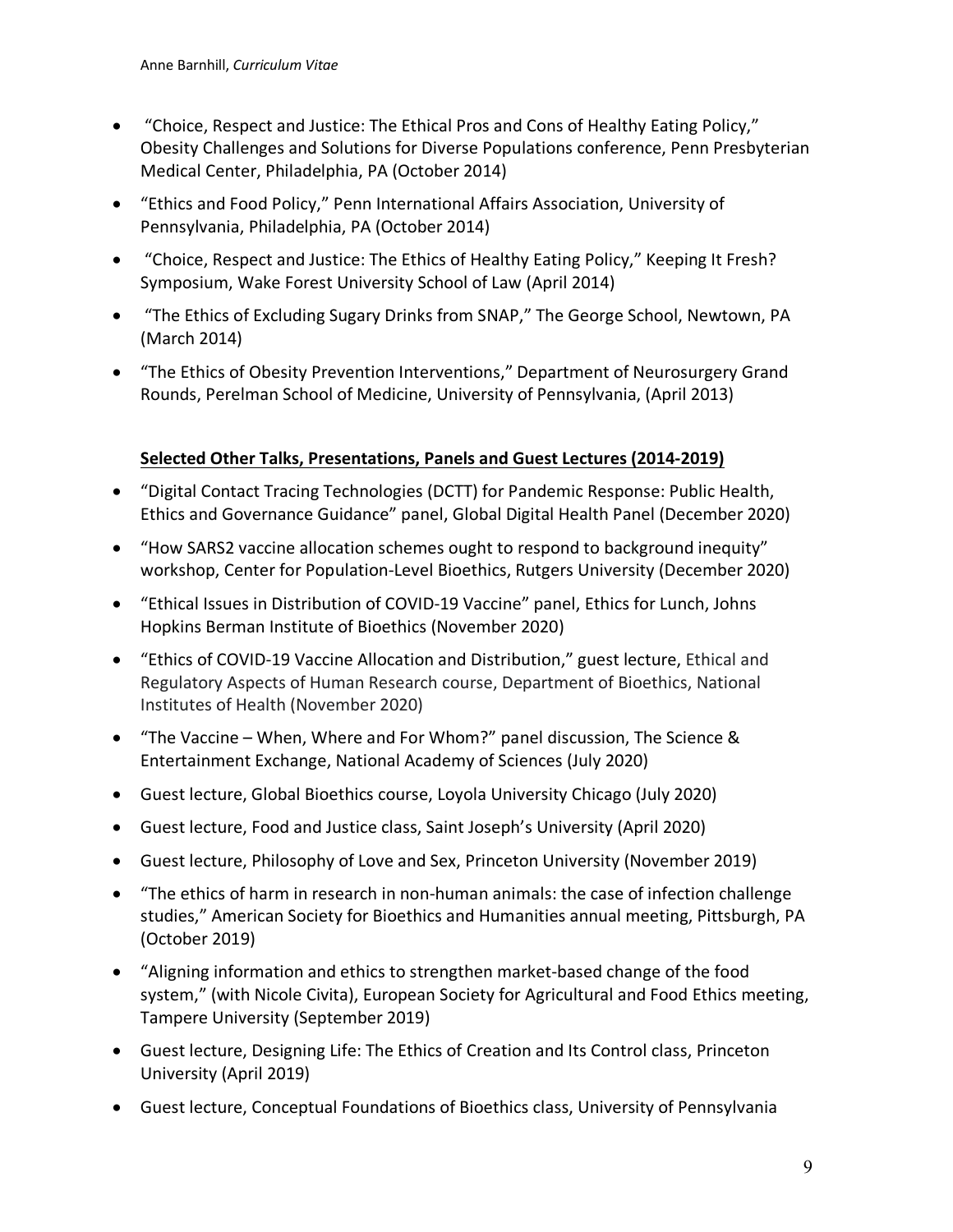(March 2019)

- Workshop (with Matteo Bonotti) on "Recipes and the Politics of Dieting," Framing Recipes: Identity, Relationships, Norms conference, University of Milan (December 2018)
- Guest lecture, Philosophy of Love and Sex, Princeton University (March 2018)
- Interview with Shiriki Kumanyika, "Equity and Marketing of Unhealthy Food Choices," Obesity and the Food System Symposium, Johns Hopkins Bloomberg School of Public Health (March 2018)
- Commentator on "Would Legalizing the Sale of Organs Reduce the Organ Shortage Problem?" (by Andrew Flescher), DeCamp Bioethics Seminar, University Center for Human Values, Princeton University, Princeton, NJ (February 2017)
- Commentator on "Social Change and Status Quo Maintenance in Applied Ethics" (by Govind Persad), Workshop on Methodology in Applied Ethics, Georgetown Institute for the Study of Markets and Ethics (February 2017)
- Commentator, "Ethical Issues in 'Wanted' Pregnancies: Maternal Rights, Duties, and Prerogatives" panel, American Philosophical Association Eastern Division Annual Meeting, Baltimore, MD (January 2017)
- Guest lecture, Global Food Ethics class, Bloomberg School of Public Health, Johns Hopkins University (March 2016)
- "Food Ethics Beyond the Battle of Worldviews," Author-meets-critic session on Paul Thompson's *From Field To Fork: Food Ethics for Everyone*, Association for Practical and Professional Ethics Annual Conference, Reston, VA (February 2016)
- Carol Devine and Anne Barnhill, "The unintended consequences for families of trying to eat healthfully," American Philosophical Association Eastern Division Annual Meeting, Washington, DC (January 2016)
- "Obesity Prevention and the Creation of 'Healthy' Preferences," American Society for Bioethics and Humanities Annual Conference, Houston, Texas (October 2015)
- Ethics of Breastfeeding Promotion (panel), American Society for Bioethics and Humanities Annual Conference, Houston, Texas (October 2015)
- "Healthy Eating Policy and State Neutrality," MANCEPT Workshop in Political Theory, University of Manchester, United Kingdom (September 2015)
- "The Value of Unhealthy Eating and the Limits of Paternalism," The Political Theory of Food and Drink Policies section, European Consortium for Political Research annual conference, Glasgow, Scotland (September 2014)
- "Incorporating Equity into the World Health Organization Non-Communicable Disease Recommendations" – Priority Setting in Global Health workshop, University of Bergen, Bergen, Norway (May 2014)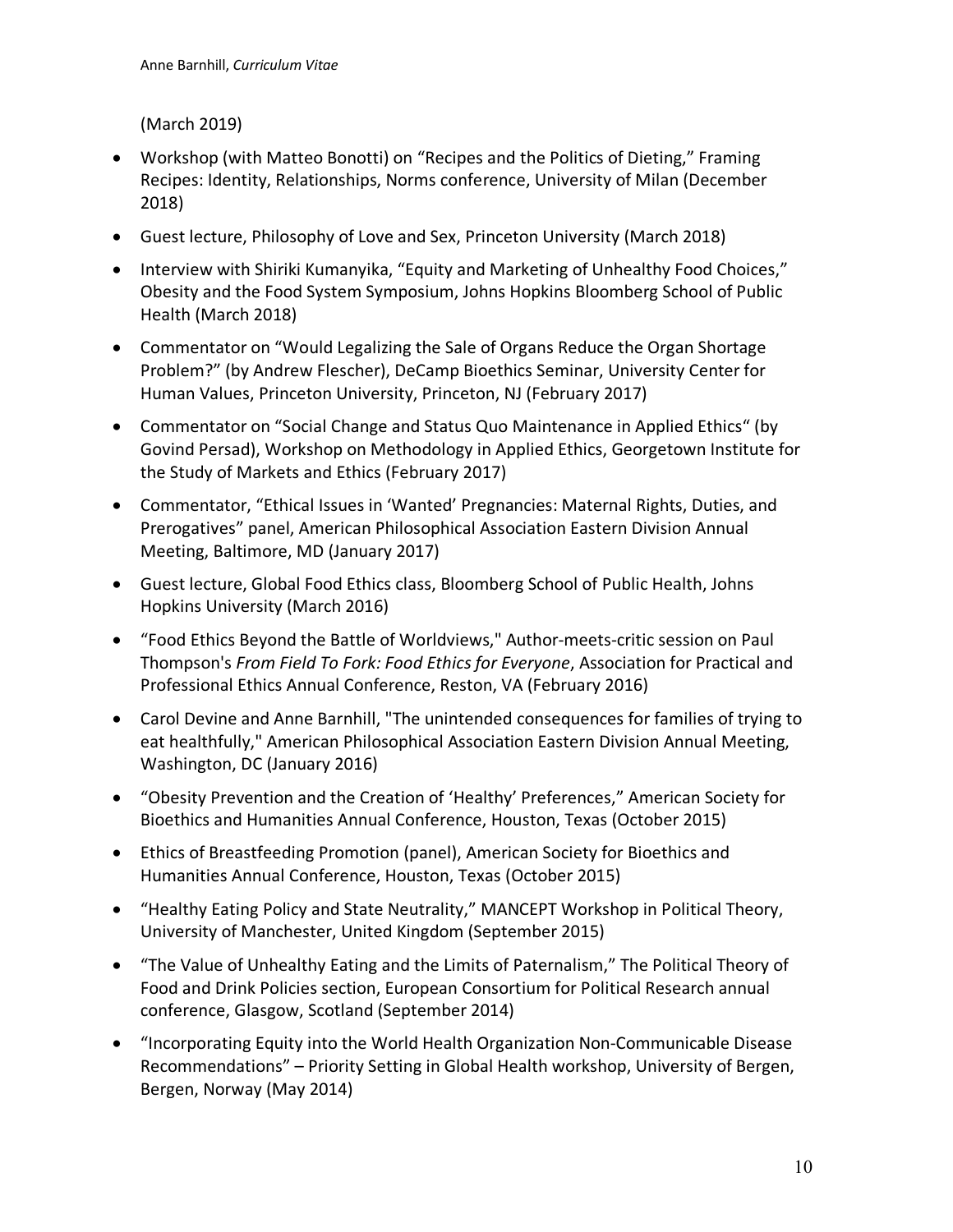### **Teaching and Administration**

- **Teaching experience, Masters of Bioethics programs:** 
	- Instructor for: Foundations of Bioethics; Hot Topics in Bioethics; Global Food Ethics; Bioethics, Human Rights, and Global Health; Critical Reasoning for Bioethics (Masters of Bioethics program, Johns Hopkins Berman Institute of Bioethics, 2017-2020)
	- Instructor for: Public Health Ethics; Ethics of Food; Animal Ethics; and Death and Dying (Masters of Bioethics program, University of Pennsylvania, 2013-2017)
- **Teaching experience, public health:** 
	- Instructor for Ethical Issues in Public Health (Johns Hopkins Bloomberg School of Public Health, 2019, 2020)
	- Co-Instructor for Conceptual and Evidential Foundations of Health Equity and Social Justice (Johns Hopkins Bloomberg School of Public Health, 2018, 2019, 2021)
- **Teaching experience, undergraduate philosophy courses:** 
	- Instructor for Food Ethics course (Department of Philosophy, Johns Hopkins University, 2010, 2018, 2020)
	- Instructor for: Ethics; Philosophical Perspectives on Feminism and Gender; Life and Death (Philosophy Department, New York University, 2004-2008)
- **Teaching experience, medical schools** 
	- Small Group discussion leader for Frontiers in Bioethics & Professionalism course (Perelman School of Medicine, University of Pennsylvania, 2016, 2017)
	- Small Group discussion leader for Respect for Persons course (Perelman School of Medicine, University of Pennsylvania, 2013, 2014)
	- Section Leader and Grader for Health Care Ethics course (Center for Clinical Ethics, Georgetown School of Medicine, 2010, 2011)
	- Section Leader and Grader for Physician Role and Behavior course (Center for Clinical Ethics, Georgetown School of Medicine, 2010)
- **Teaching administration:**
	- Director, Bioethics Minor, University of Pennsylvania (2016-2017)
	- Creator and Co-Director (with Ezekiel Emanuel), Penn Bioethics Boot Camp, Department of Medical Ethics and Health Policy, University of Pennsylvania (2014, 2016, 2017)